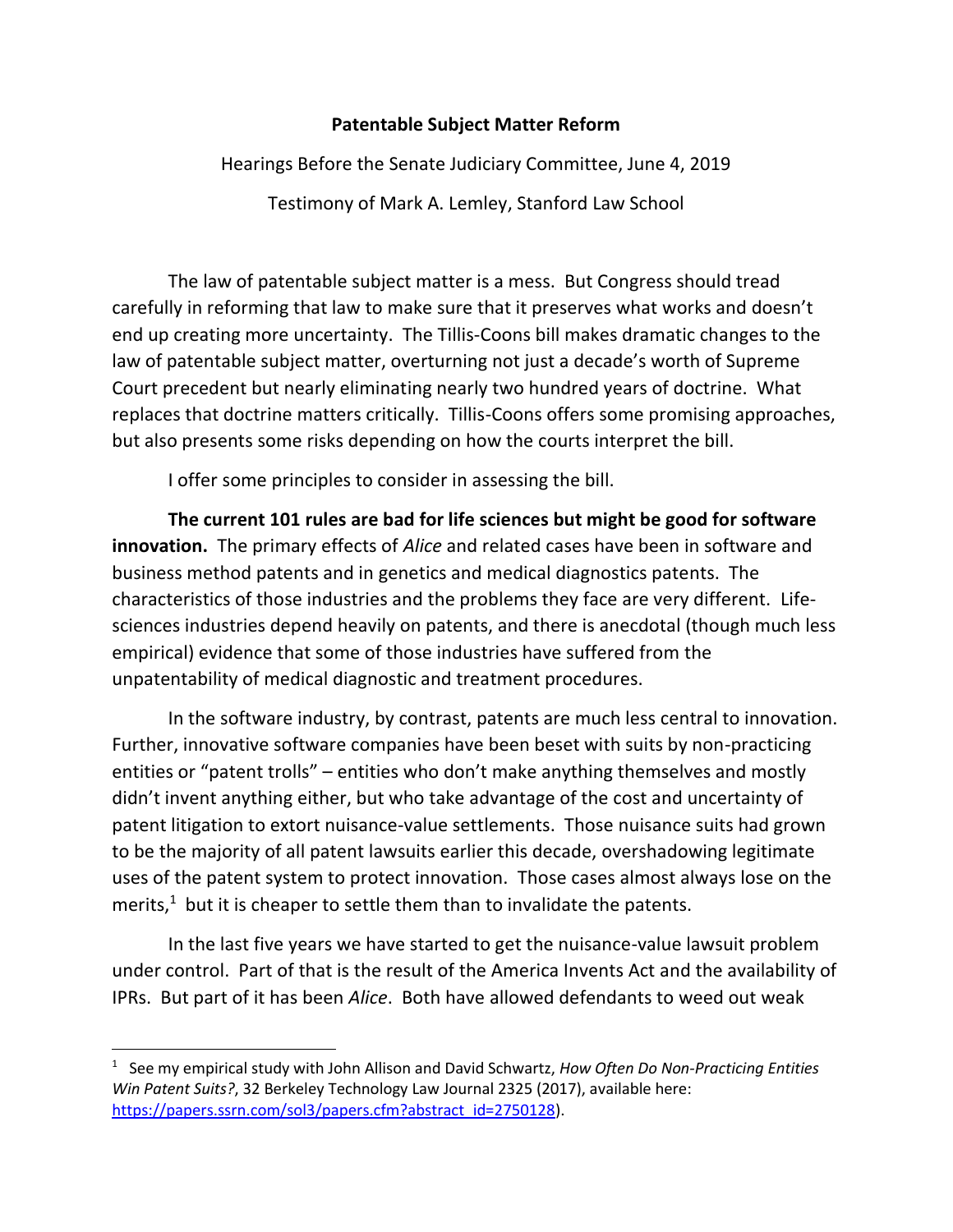patent claims more quickly and cheaply than before. That is particularly true because patentable subject matter is treated as a pure question of law, which means that it has often been possible to eliminate ineligible patents on a motion to dismiss before spending much money on litigation or discovery. That is an important benefit of the present system.

**The Federal Circuit's application of 101 law is inconsistent and uncertain**. Unfortunately, courts have found it hard to apply the *Alice* test. Some of that may reflect disagreement with the Supreme Court. But it may also reflect the fact that there is no way to create a clear rule that distinguishes abstract from non-abstract cases. The result is that the Federal Circuit regularly finds seemingly indistinguishable patent claims both patentable and unpatentable in different cases. That uncertainty undermines much of the benefit that might exist from the doctrine. And it doesn't necessarily help the life sciences industry, since uncertain protection can make it harder to fund research and development.

Further, the Federal Circuit has increasingly issued inconsistent opinions on the question of whether patentable subject matter can be resolved on a motion to dismiss or even on summary judgment. That undermines the benefits that even a confusing law provide in weeding out weak claims filed by patent trolls.

The abstract ideas doctrine is a standard, not a rule, and some uncertainty is to be expected as the law develops. But unfortunately the Federal Circuit precedent seems to be getting less, not more, certain over time. So the desire for legislative reform is understandable.

**The bill makes a dramatic change to patent law**. A conservative approach to patentable subject matter would focus narrowly on identified problems in the medical diagnostics business, rendering significant new medical discoveries patentable when they have a practical application but otherwise leaving the law unchanged. A narrower bill focused on those issues would likely have a broader consensus behind it, would not eliminate two hundred years of legal doctrine, and would not risk encouraging patent abuse.

That is not the approach the current bill takes. Rather than target the effect of *Mayo* on medical diagnostics, or even the *Mayo-Alice* two-step framework more generally, the bill sweeps away two hundred years of rules that have prevented patent law from locking up the fundamental building blocks of nature. The prohibitions against patenting laws of nature, natural products, printed matter, and abstract ideas have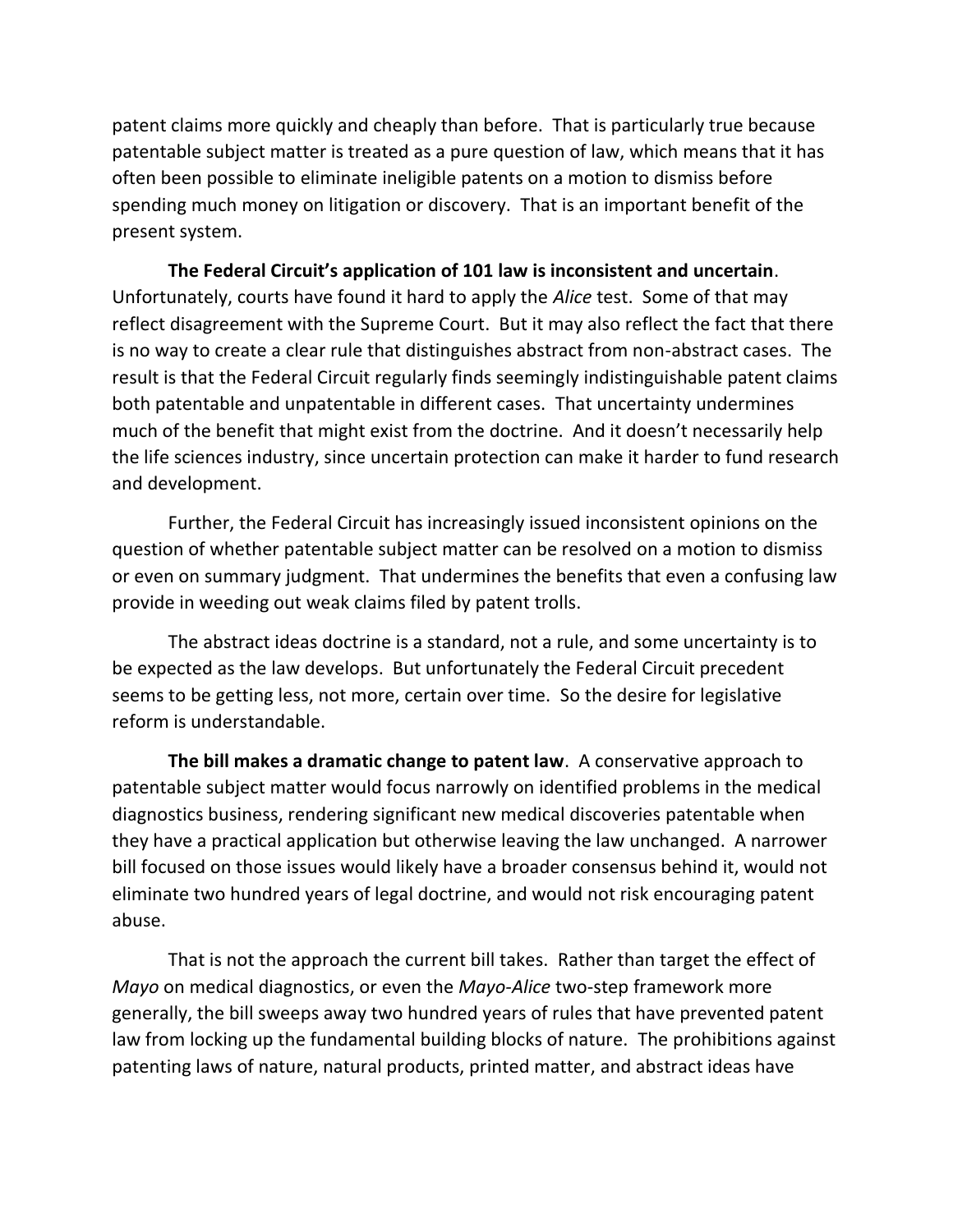meant that no one could own the idea that  $E=mc^2$ , the entire concept of communicating over wires, a new musical genre, or a newly-discovered plant.

**Eliminating patentable subject matter doctrines needs to be balanced with new doctrines to protect against patent abuse**. It would be nice to make the law of patentable subject matter more coherent. But it is important not to undo the progress we have made in combating patent abuse.

If the Congress proceeds with a bill that eliminates the long-standing prohibitions on patenting products of nature, natural phenomena, printed matter, and abstract ideas, it is important that it enact significant safeguards not just to prevent patent abuse but also to avoid inadvertently rendering songs, poems, mathematical equations, and broad ideas like communicating over wires patentable.

The current bill makes some important efforts in this direction. First, it adds a new requirement that the invention must "provide specific and practical utility in any field of technology." Read broadly, this could replace the abstract ideas test that isn't working with a more useful test that gets at what we really care about: is the patentee claiming to have invented something *technological*? Distinguishing between technological and nontechnological contributions is actually a pretty good way of weeding out many of the problematic patents while keeping real technological contributions. Emphasizing that a patent must cover a technological invention to be patentable should, properly understood, prevent the bill from expanding the scope to cover music, printed matter, and other things for which patent protection seems inappropriate. It will also allow courts to continue rejecting patents on nontechnological concepts that just happen to be implemented in a computer. In effect, the new technology requirement would stand in for the judicially-created exceptions to patentable subject matter that we have developed over the past two hundred years.

But I worry that burying that central requirement in the definition of "useful," a term already in the patent act with a much more limited meaning, coupled with the legislative history indicating that courts should err on the side of finding eligibility, will prevent courts from giving this requirement its full effect. I also worry that courts will not treat "usefulness" as a legal question and therefore that we will lose the ability to weed out frivolous cases quickly and cheaply. Congress could help by emphasizing that this is a new requirement of usefulness, not just a restatement of the old utility doctrine, and by giving examples of how it might apply.